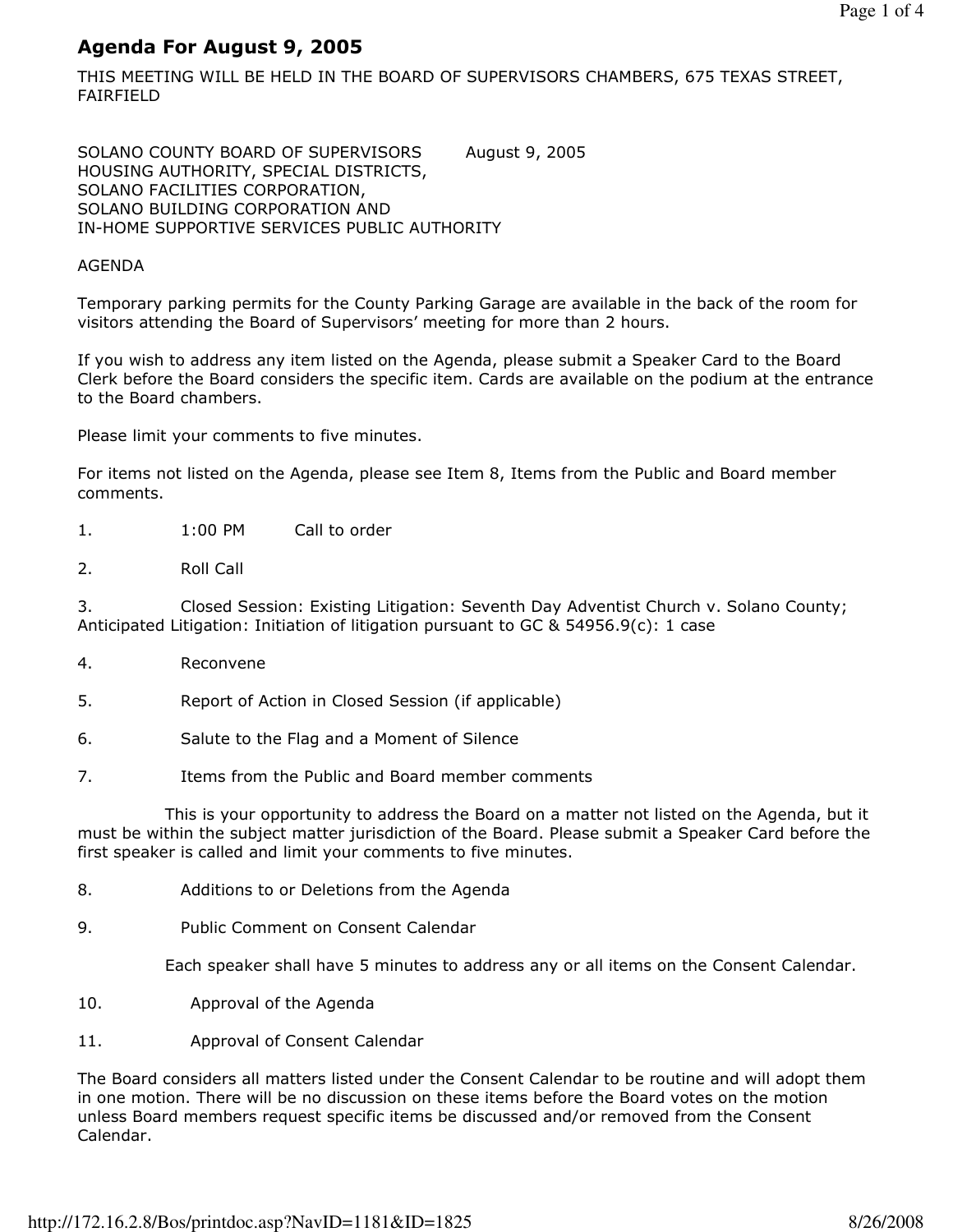### CONSENT CALENDAR

### GENERAL GOVERNMENT

12. Clerk of the Board of Supervisors:

Approve the Board of Supervisors minutes for June 27, 2005 (budget hearings), June 28, 2005, June 28, 2005 (budget hearings), July 26, 2005, August 2, 2005; Rural North Vacaville Water District for July 26, 2005, and Solano County Parks Tour 2005 – July 27, 2005

# 13. Information Technology:

A) Approve amendment to agreement with CherryRoad Technologies, Inc. for \$38,400 to provide additional assistance in implementation of the PeopleSoft Time and Labor application for the period ending September 30, 2005

B) Approve consolidation of election for cities, schools and special districts with the November 8, 2005 Special Statewide election

14. Treasurer/Tax Collector/County Clerk:

Accept the Solano County Treasurer's Quarterly Report for the period of April 1, 2005 through June 30, 2005

15. First 5 Solano:

Approve amendments to contracts with Dixon, Vacaville, Fairfield-Suisun and Vallejo Unified School Districts for an increase in funding of \$183,000 for the First 5 Solano School Readiness initiative to provide health-related services and extend the term of the contracts as appropriate to provide for four full years of operation

### HEALTH AND SOCIAL SERVICES

16. Health and Social Services:

A) Adopt resolution in support of a new facility for Mission Solano to provide transitional housing and homeless services in Fairfield

B) Approve Tobacco Master Settlement Agreement contract with the Solano Coalition for Better Health for \$119,167 to coordinate health access activities throughout Solano County for the period of August 9, 2005 through June 30, 2006

### CRIMINAL JUSTICE

17. Probation:

A) Approve Case Management Software maintenance agreement for \$62,500 with ISD Corporation to provide software development Services for the period of March 1, 2005 through February 28, 2006

B) Adopt resolution authorizing the submittal of a grant application to the Archstone Foundation for \$69,362 for a two-year grant period beginning January 2006 and ending December 2007 and the execution of the grant agreement related to the Elder Abuse and Neglect Initiative Grant

# LAND USE/TRANSPORTATION:

# 18. Resource Management:

A) Adopt resolution authorizing the submittal of an application to the Metropolitan Transportation Commission for \$149,000 in Federal Surface Transportation Program (STP) funding for 2006 for the overlay of portions of Cherry Glen Road and Pitt School Road

B) Adopt resolution authorizing the submittal of an application to the Metropolitan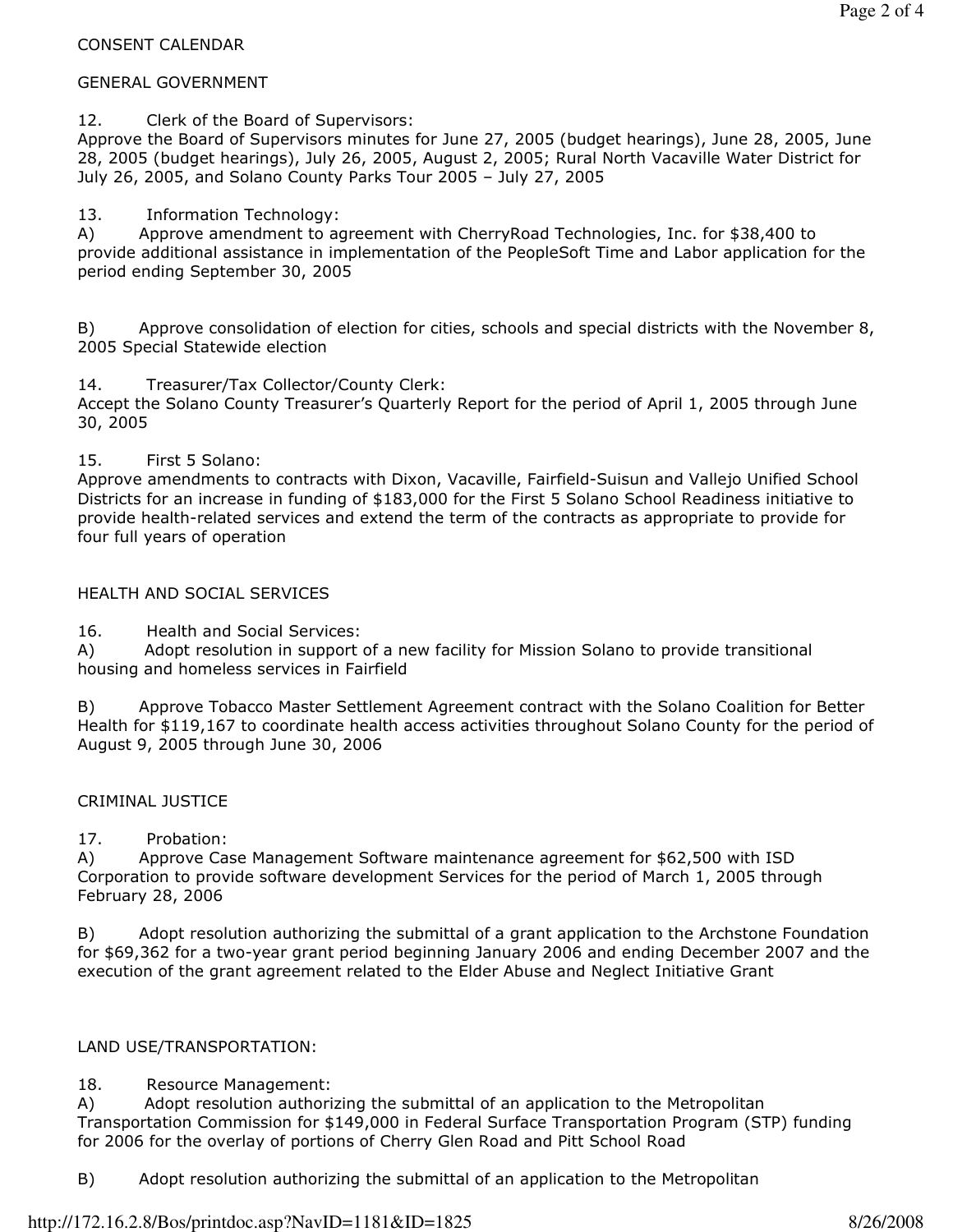Transportation Commission for \$265,000 in Regional Transportation Improvement Program funding for the design of the Old Town Cordelia Improvement Project

# OTHER:

19. Workforce Investment Board

Approve a 4 year lease with State of California-Department of General Services for \$51,733 per year to provide office space for the Workforce Investment Board at 1440 Marin Street, Vallejo for the period July 1, 2005 to June 30, 2009

# SCHEDULED CALENDAR

20. Rescheduled Consent Items: (Items pulled from Consent Calendar above)

- A) D)
- $(B)$   $E)$
- C) F)

# GENERAL GOVERNMENT

21. Board of Supervisors:

A) Receive a Status Report on the County's Strategic Plan and Three Year Goals and Objectives

B) Discussion on the promotion of a campaign to encourage people to add an In Case of Emergency ("ICE") contact person's name and number into their mobile phone's memory (Chairwoman Kondylis)

C) Review and consider approval of the response to the Solano County 2004/2005 Grand Jury Final Report on Solano County and Cities Purchasing and Procurement Procedures

# CRIMINAL JUSTICE

22. Sheriff's Office:

 Approve contract with J Morris Company for \$80,000 to provide body removal services for the period of September 1, 2005 through August 31, 2007

### MISCELLANEOUS ITEMS

23. Appointments/Resignations to Boards and Commissions:

Board of Supervisors

A) Consider the reappointment of Denese Allen to the Solano County Fair Board of Directors (Supervisor Vasquez)

B) Consider the reappointment of Dorothy Locke to the In-Home Supportive Services Public Authority Committee (Supervisor Vasquez)

C) Consider the reappointment of David Hamilton to the Solano County Fair Board of Directors (Supervisor Reagan)

D) Consider the reappointment of Alice Cole to the Rio Vista-Montezuma Cemetery District (Supervisor Reagan)

Health and Social Services

E) Consider the appointments of Sabine Goerke-Shrode and Eugene Tyler to the Solano County Local Mental Health Board

Reconvene: 6:00 P.M.

LAND USE/TRANSPORTATION